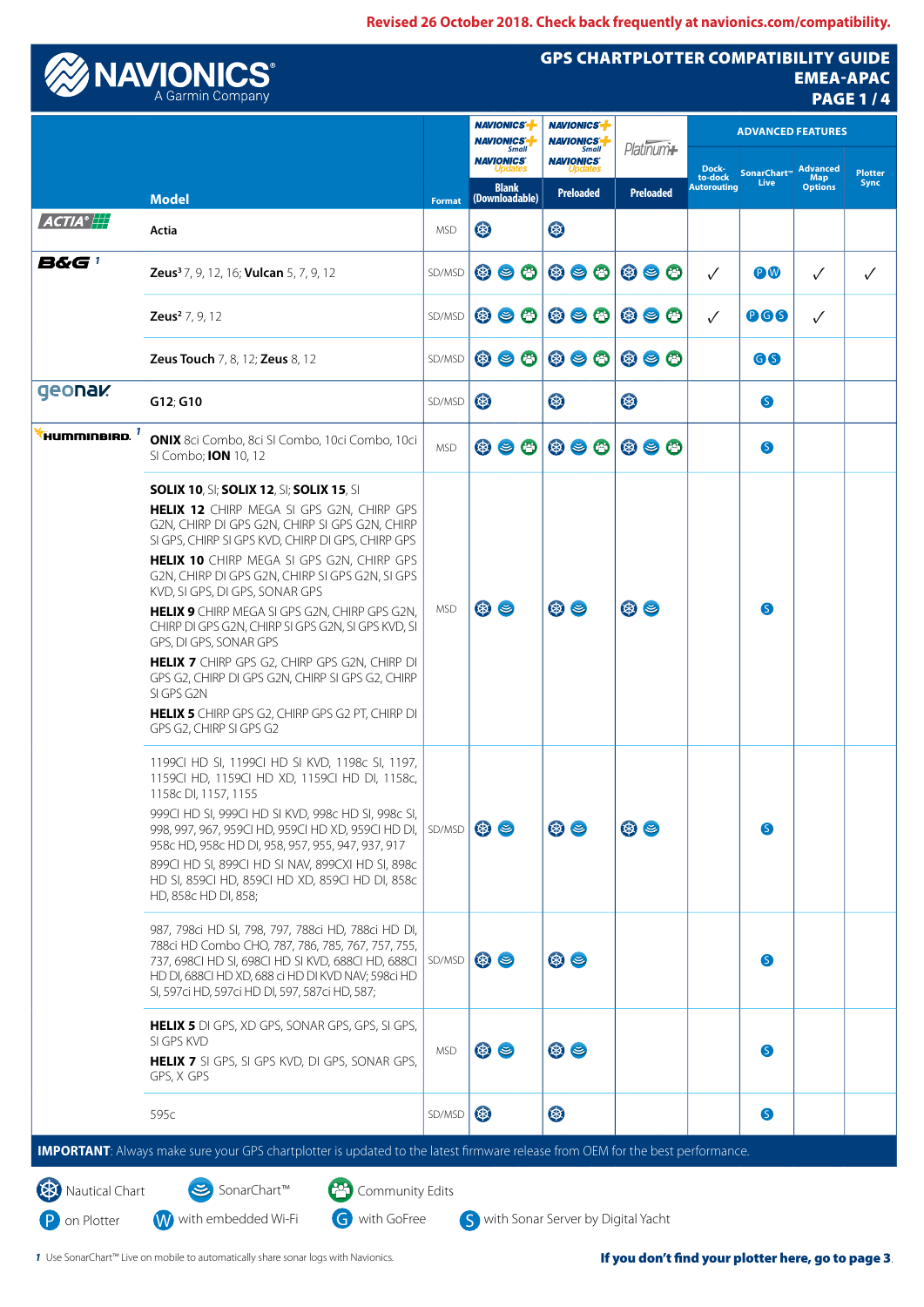**Revised 26 October 2018. Check back frequently at navionics.com/compatibility.**



## GPS CHARTPLOTTER COMPATIBILITY GUIDE **EMEA-APAC** PAGE 2 / 4

|                                                         | <b>Model</b>                                                                                                                                                      |                         | <b>NAVIONICS</b><br><b>NAVIONICS</b><br><b>Small</b> |                                  | <b>NAVIONICS-</b><br><b>NAVIONICS</b><br><b>Small</b> |            | Platinum+                            |                               |                                                             | <b>ADVANCED FEATURES</b> |                                        |                                  |                                          |                               |
|---------------------------------------------------------|-------------------------------------------------------------------------------------------------------------------------------------------------------------------|-------------------------|------------------------------------------------------|----------------------------------|-------------------------------------------------------|------------|--------------------------------------|-------------------------------|-------------------------------------------------------------|--------------------------|----------------------------------------|----------------------------------|------------------------------------------|-------------------------------|
|                                                         |                                                                                                                                                                   |                         | (Downloadable)                                       | <b>NAVIONICS</b><br><b>Blank</b> |                                                       |            | <b>NAVIONICS</b><br><b>Preloaded</b> |                               | <b>Preloaded</b>                                            |                          | Dock-<br>to-dock<br><b>Autorouting</b> | SonarChart <sup>**</sup><br>Live | <b>Advanced</b><br>Map<br><b>Options</b> | <b>Plotter</b><br><b>Sync</b> |
|                                                         | <b>LOWRANCE</b> 1 HDS LIVE 7, 9, 12, 16; HDS Carbon 7, 9, 12, 16;<br>HDS Gen3 7, 9, 12                                                                            | <b>Format</b><br>SD/MSD |                                                      |                                  | $\circledcirc$ $\circledcirc$                         |            |                                      | $\circledcirc$ $\circledcirc$ | $\circledcirc$                                              |                          | ✓                                      | <b>PW</b>                        | $\checkmark$                             | ✓                             |
|                                                         | <b>Elite Ti<sup>2</sup> 7, 9, 12; Elite Ti</b> 5, 7, 9, 12                                                                                                        | SD/MSD                  |                                                      |                                  | $\circledcirc$ $\circledcirc$                         |            |                                      | $\circledcirc$ $\circledcirc$ | $\circledast$ $\circledast$                                 |                          | $\checkmark$                           | PW                               | $\checkmark$                             | $\checkmark$                  |
|                                                         | HDS Gen2 Touch 7, 7m, 9, 9m, 12, 12m; HDS Gen2 5,<br>5m, 7, 7m, 8, 8m, 10, 10m                                                                                    | SD/MSD                  |                                                      |                                  | $\circledcirc$ $\circledcirc$                         |            |                                      | $\circledcirc$ $\circledcirc$ | $\circledcirc$ $\circledcirc$                               |                          |                                        | GS                               |                                          |                               |
|                                                         | HDS Gen1 5, 5m, 7, 7m, 8, 8m, 10, 10m                                                                                                                             | SD/MSD                  |                                                      |                                  | $\circledcirc$ $\circledcirc$ $\mid$                  |            |                                      | $\circledast$ $\circledast$   | $\circledcirc$                                              |                          |                                        | S                                |                                          |                               |
|                                                         | Hook <sup>2</sup> Combo 5, 7, 9, 12                                                                                                                               | SD/MSD                  |                                                      |                                  | $\circledcirc$ $\circledcirc$                         |            | $\circledcirc$ $\circledcirc$        |                               |                                                             |                          |                                        | <sup>O</sup>                     | $\checkmark$                             |                               |
|                                                         | Elite 4 HDI, 5 HDI, 7 HDI, 4 CHIRP, 5 CHIRP, 7 CHIRP,<br>9 CHIRP; Mark 4 HDI, 4 CHIRP; Hook 4, 5, 7, 9                                                            | SD/MSD <sup>2</sup>     |                                                      |                                  | $\circledcirc$ $\circledcirc$                         |            | $\circledcirc$ $\circledcirc$        |                               |                                                             |                          |                                        | S                                |                                          |                               |
|                                                         | Elite 7 Broadband, 7M Gold                                                                                                                                        | SD/MSD                  |                                                      | <b>® 8</b>                       |                                                       |            | $\circledast$                        |                               |                                                             |                          |                                        | S                                |                                          |                               |
| <b>MAGELLAN</b>                                         | eXplorist 510, 610, 710                                                                                                                                           | SD/MSD                  | 国                                                    |                                  |                                                       | 3          |                                      |                               |                                                             |                          |                                        | S                                |                                          |                               |
| <b>NAVIOP</b>                                           | <b>Genius</b> 7 Glass, 15 Glass, 7, 10, 13, 15                                                                                                                    | <b>MSD</b>              | 4                                                    |                                  |                                                       | 3          |                                      |                               |                                                             |                          |                                        | S                                |                                          |                               |
| Raymarine                                               | e-Series 7, 7D, 95, 97, 125, 127, 165<br>c-Series 95, 97, 125, 127<br>a-Series 6, 7, 9, 12, 65, 67, 68, 75, 77, 78, 95, 97, 98,<br>125, 127, 128                  | <b>MSD</b>              |                                                      |                                  | $\circledcirc$ $\circledcirc$                         |            |                                      |                               | $\circledcirc \circledcirc \circledcirc$                    |                          | $\checkmark$                           | <b>DS</b>                        | $\checkmark$                             | $\checkmark$                  |
|                                                         | eS-Series 7, 9, 12, 75, 77, 78, 97, 98, 127, 128<br>gS-Series 95, 125, 165, 195                                                                                   | <b>MSD</b>              |                                                      |                                  | $\circledcirc$ $\circledcirc$                         |            |                                      |                               | $\circledcirc$ $\circledcirc$ $\circledcirc$ $\circledcirc$ |                          | $\checkmark$                           | <b>PS</b>                        | $\checkmark$                             | $\checkmark$                  |
|                                                         | <b>Axiom XL</b> 16, 19, 22, 24<br><b>Axiom PRO 9, 12, 16</b><br><b>Axiom</b> 7, 9, 12                                                                             | <b>MSD</b>              |                                                      |                                  | $\circledcirc$ $\circledcirc$                         |            |                                      |                               | $\circledcirc$ $\circledcirc$ $\circledcirc$ $\circledcirc$ |                          | $\checkmark$                           | <b>00</b>                        | $\checkmark$                             | $\checkmark$                  |
|                                                         | <b>Dragonfly</b> 4 PRO, 5 PRO, 7 PRO                                                                                                                              | <b>MSD</b>              |                                                      |                                  | $\circledcirc$ $\circledcirc$                         |            | $\circledast$ $\circledast$          |                               |                                                             |                          |                                        | W                                |                                          | $\checkmark$                  |
|                                                         | Dragonfly 5 M, 6, 7                                                                                                                                               | <b>MSD</b>              |                                                      |                                  | $\circledcirc$ $\circledcirc$                         |            | $\circledast$ $\circledast$          |                               |                                                             |                          |                                        |                                  |                                          |                               |
|                                                         | G-Series G120, G150, G170, G190, GPM400<br>E-Series Widescreen E140W, E120W, E90W<br>C-Series Widescreen C140W, C120W, C90W<br>A-Series 70, 70D, 57, 57D, 50, 50D | CF                      |                                                      | <b>® 8</b>                       |                                                       |            | $\circledast$                        |                               | $\circledast$                                               |                          |                                        | S                                |                                          |                               |
| <b>SAMYUNGENC</b>                                       | <b>NAVIS</b> 2500, 2600, 3000, 3100, 3700, 3800, 5100,<br>700, 800; N/NF 100, 120, 3800, 430, 5100, 560,<br>700,800                                               | SD/MSD                  | 4                                                    |                                  | ☺                                                     | 3          |                                      | ◎                             |                                                             |                          |                                        | S                                |                                          |                               |
|                                                         | <b>AIS 50N</b>                                                                                                                                                    | SD                      | 4                                                    |                                  |                                                       | $\bigcirc$ |                                      |                               |                                                             |                          |                                        |                                  |                                          |                               |
| 1<br><b>SIMRAD</b>                                      | <b>NSS evo3</b> 7, 9, 12, 16; <b>GO XSE</b> 5, 7, 9; <b>GO</b> 7, 9, 12                                                                                           | SD/MSD                  |                                                      |                                  | $\circledcirc$ $\circledcirc$                         |            |                                      | $\circledcirc$ $\circledcirc$ | $\circledast$ $\circledast$                                 |                          | $\checkmark$                           | PW                               | $\checkmark$                             | $\checkmark$                  |
|                                                         | NSS evo2 7, 9, 12, 16, 7m, 9m                                                                                                                                     | SD/MSD                  |                                                      |                                  | $\circledcirc$ $\circledcirc$                         |            |                                      | $\circledcirc$ $\circledcirc$ | $\circledcirc$ $\circledcirc$                               |                          | $\checkmark$                           | <b>066</b>                       | $\checkmark$                             |                               |
| Processor supporting<br>external monitor                | NSO evo3; NSO evo2                                                                                                                                                | SD/MSD                  |                                                      |                                  | $\circledcirc$ $\circledcirc$                         |            |                                      | $\circledast$                 | $\circledcirc$ $\circledcirc$                               |                          | $\checkmark$                           | 966                              | $\checkmark$                             |                               |
| (size range: 15 - 24<br>depending on buyers'<br>choice) | <b>NSO; NSE 8, 12; NSS 7, 8, 12</b>                                                                                                                               | SD/MSD                  |                                                      |                                  | $\circledcirc$ $\circledcirc$                         |            |                                      | $\circledast$ $\circledast$   | $\circledcirc$ $\circledcirc$                               |                          |                                        | $\bullet$                        |                                          |                               |
| SFEX«1                                                  | SAS-300, SVS-460, SVS-460 4, SVS-560, SVS-560 5, SVS-<br>750, SVS-760, SVS-760 7, SVS-880, SVS-1010                                                               | SD/MSD                  | $\circledast$                                        |                                  | ❸                                                     |            | $\circledast$ $\circledast$          |                               |                                                             |                          |                                        | $\bullet$                        |                                          |                               |
|                                                         | <b>IMPORTANT:</b> Always make sure your GPS chartplotter is updated to the latest firmware release from OEM for the best performance.                             |                         |                                                      |                                  |                                                       |            |                                      |                               |                                                             |                          |                                        |                                  |                                          |                               |

P on Plotter **W** with embedded Wi-Fi **G** with GoFree S with Sonar Server by Digital Yacht

*1* Use SonarChart™ Live on mobile to automatically share sonar logs with Navionics.

*2* Latest firmware release is required to run memory cards over 2 GB.

3 Of the Platinum features, Satellite Overlay, Panoramic Photos and Pilot Books are compatible.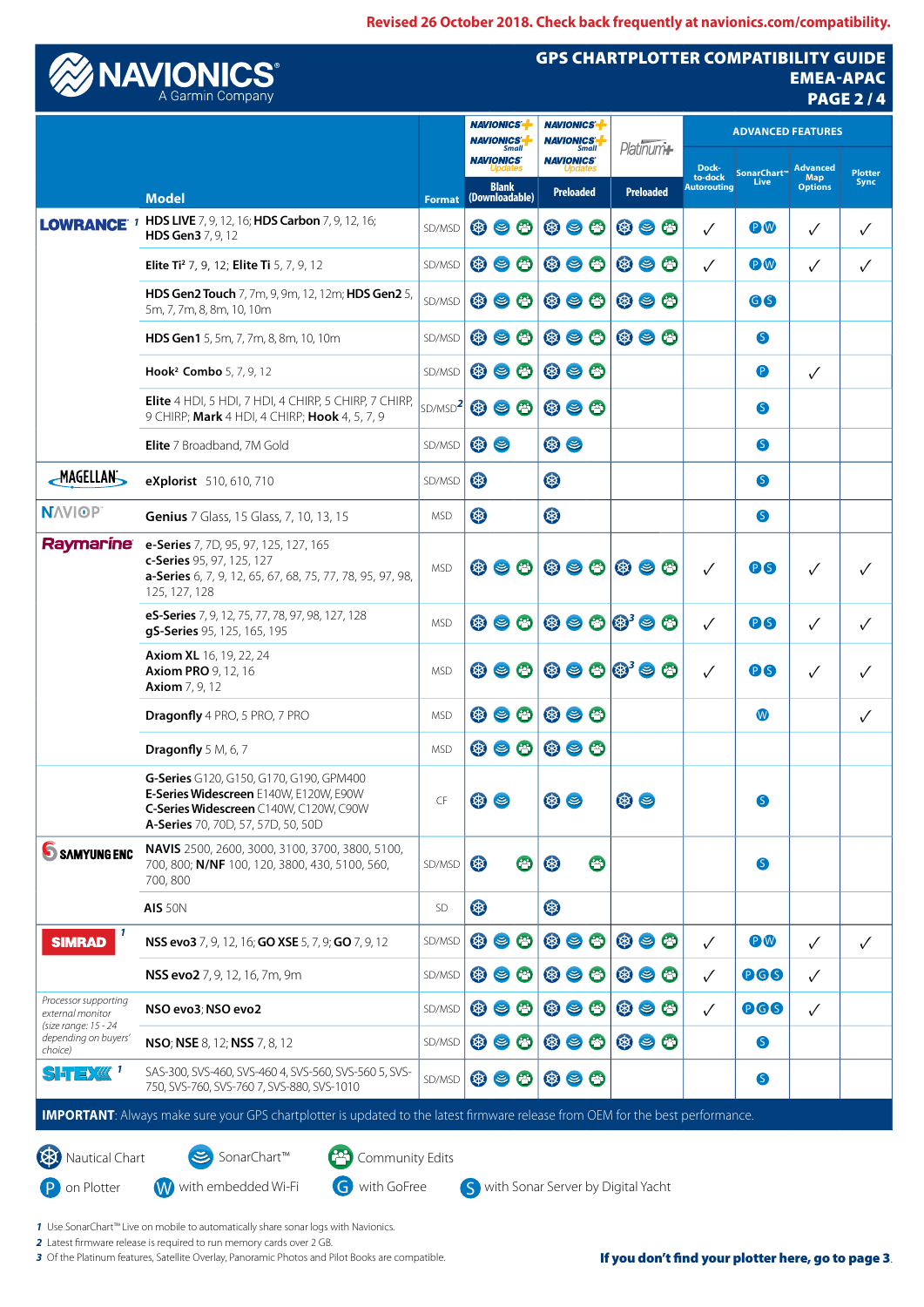

## GPS CHARTPLOTTER COMPATIBILITY GUIDE PAGE 3 / 4

Starting from 2013, our products are provided on 2 GB or larger memory cards. Always make sure your GPS chartplotter is compatible. Some GPS chartplotters may be compatible with 2 GB memory cards but may still have difficulty with large file sizes.

## **GPS CHARTPLOTTERS WITH LIMITED CHART SIZE CAPABILITY**

|                      |                                                                                                                                                                                                                                                                 |           | <b>NAVIONICS</b><br><b>Small</b>            | <b>NAVIONICS-</b><br><b>NAVIONICS</b> | Platinum <sup>*</sup> | <b>ADVANCED</b><br><b>FEATURES</b> |
|----------------------|-----------------------------------------------------------------------------------------------------------------------------------------------------------------------------------------------------------------------------------------------------------------|-----------|---------------------------------------------|---------------------------------------|-----------------------|------------------------------------|
|                      | <b>Model</b>                                                                                                                                                                                                                                                    | Format    | <b>Blank</b><br>(Downloadable) <sup>7</sup> | <b>Blank</b><br>(Downloadable)        | <b>Preloaded</b>      | SonarChart™ Live                   |
| <b>AFURUNO</b>       | <b>NavNet VX2</b>                                                                                                                                                                                                                                               | SD/MSD    | \$                                          |                                       |                       | S                                  |
| geonak               | 11 C Net; 11 C; 7 Wide, Wide Net; 5 Touring; 4 Gipsy, Gipsy NMEA                                                                                                                                                                                                | <b>CF</b> | 3                                           | \$                                    | \$                    | S                                  |
|                      | 3:35                                                                                                                                                                                                                                                            | SD/MSD    | 3                                           |                                       |                       | S                                  |
|                      | Multy; 11 Flash, Sun, Sunshine; 10 C; 8 Sunshine; 7 C; 6 Sun, Sunshine;<br>5 $C$ ; 4 CXS, C                                                                                                                                                                     | CF        | 3                                           | B                                     |                       | G                                  |
|                      | <b>нитппнвікр.</b> 768, 581і, 581, 580і, 580, 398сі SI, 386сі, 386сі DI, 385сі, 385сі DI, 365і, 365                                                                                                                                                             | SD/MSD    | $\circledast$                               |                                       |                       | S                                  |
| <b>LOWRANCE</b>      | <b>Elite</b> 4, 4DS, 4m, 4m HD, 5, 5 DSI, 5m, 5m HD;<br><b>Mark</b> 4 (MicroSD only);<br>LMS 527c df iGPS, 525c df, 522c IceMachine, 522c iGPS, 520c;<br>LCX 113c HD, 112c, 37c, 28c HD, 27c;<br>GlobalMap 9300, 9200, 8300, 8200, 7300, 7200, 5300, 5200, 5150 | SD/MSD    | 图                                           |                                       |                       | S                                  |
| MURPHY)              | HelmView HV1000i, HV700T, HV700, HV450                                                                                                                                                                                                                          | SD/MSD    | 3                                           |                                       |                       | S                                  |
| $N$ ORTHSTAR $\star$ | 6100i (requires S/W update 7.76); 6000i                                                                                                                                                                                                                         | CF        | 3                                           | B                                     |                       | S                                  |
| Raymarine            | <b>E-Series</b> E120, E80                                                                                                                                                                                                                                       | CF        | ⊛ ⊜                                         | $\circledast$                         | $\circledast$         | S                                  |
|                      | C-Series C120; C80; C70                                                                                                                                                                                                                                         | CF        | ⊛ ⊜                                         | $\circledast$                         |                       | S                                  |
|                      | Raychart 400, 435, 435i                                                                                                                                                                                                                                         | CF        | 3                                           | B                                     |                       | S                                  |
|                      | <b>IMPORTANT:</b> Always make sure your GPS chartplotter is updated to the latest firmware release from OEM for the best performance.                                                                                                                           |           |                                             |                                       |                       |                                    |



*1* Navionics+ Small can be upgraded online to Navionics+ Large. In some cases, it may not be possible to download the full chart coverage at one time.